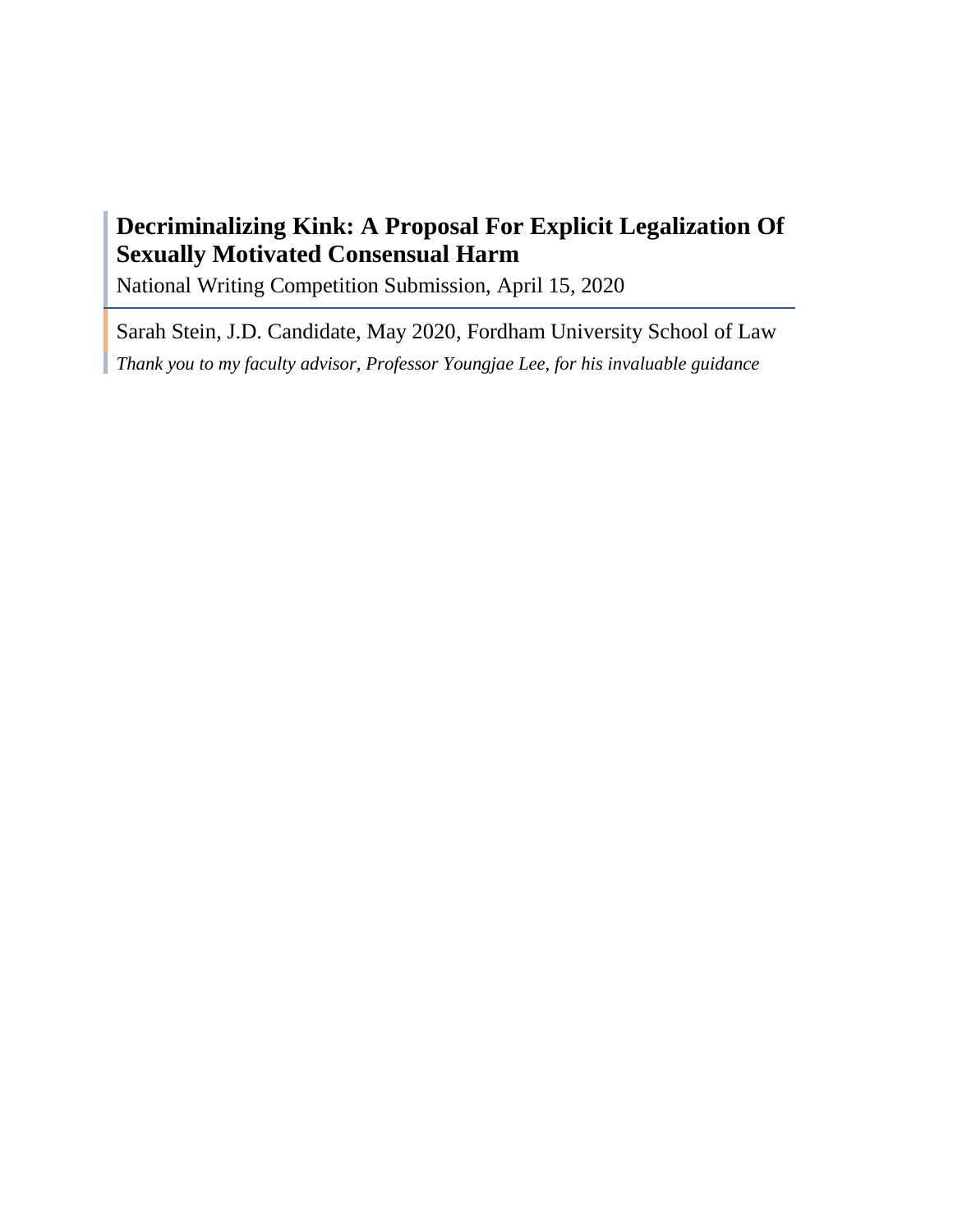## **DECRIMINALIZING KINK: A PROPOSAL FOR EXPLICIT LEGALIZATION OF SEXUALLY MOTIVATED CONSENSUAL HARM**

## *Sarah Stein*

#### INTRODUCTION: THE GERMAN CANNIBALISM CASE

Bernd-Jurgen Brandes wanted to die. More specifically, Brandes wanted to be killed, cooked, and eaten by another person. Luckily (or unluckily) for him, he met his match in Armin Meiwes, a man with compatible interests who was searching for a willing and eager victim on the Internet. After slaughtering and eating Brandes in 2001, Meiwes was apprehended by German authorities and tried for murder. At Meiwes' trial, both the defense and the prosecution more or less agreed that Meiwes killed and ate Brandes, and that Brandes fully and enthusiastically consented to the killing and cannibalism. The only real dispute between the parties appeared to be the purpose of the killing: was Meiwes a sexually motivated predator, or, was he a reluctant but benevolent killer who helped Brandes achieve his ultimate wish?1

Why did it matter to the German court whether or not Meiwes' cannibalism was sexually motivated? While the German Cannibalism Case is a disturbing and extreme example, and few would take issue with the criminalization of consensual cannibalism, it raises several questions about the circumstances under which the criminal law should intervene in consensual activities that cause or risk causing physical harm. This paper will explore courts' unwillingness to permit consent defenses for physical harm, where the infliction of such physical harm appears to be sexually motivated.

Part I will explore whether criminalizing sexually motivated consensual violence, such as sadomasochism or BDSM,2 infringes on the constitutional right to individual autonomy under *Lawrence v. Texas*. 3 Part II will assess possible reasons why courts do not recognize the right to consent to harm in the BDSM context. Part III will consider why certain types of non-sexual consensual activities that can, and do, cause serious physical injury, such as sports, are permitted under the law. It will argue that the law deems certain activities "good" for society, regardless of the risk of physical harm. Part IV will explain why the current state of the law on consensual BDSM is inconsistent and problematic. Part V will propose that lawmakers clarify the law on BDSM by explicitly permitting consent to physical harm in the BDSM

<sup>1.</sup> . *See generally* Charles J. Reid, Jr., *Eat What You Kill: Or, a Strange and Gothic Tale of Cannibalism by Consent*, 39 N.C.J. INT'L L. & COM. REG. 423 (2014).

<sup>2.</sup> For a more detailed explanation of BDSM, see *infra* Part I.A.

<sup>3</sup>*.* 539 U.S. 558 (2003).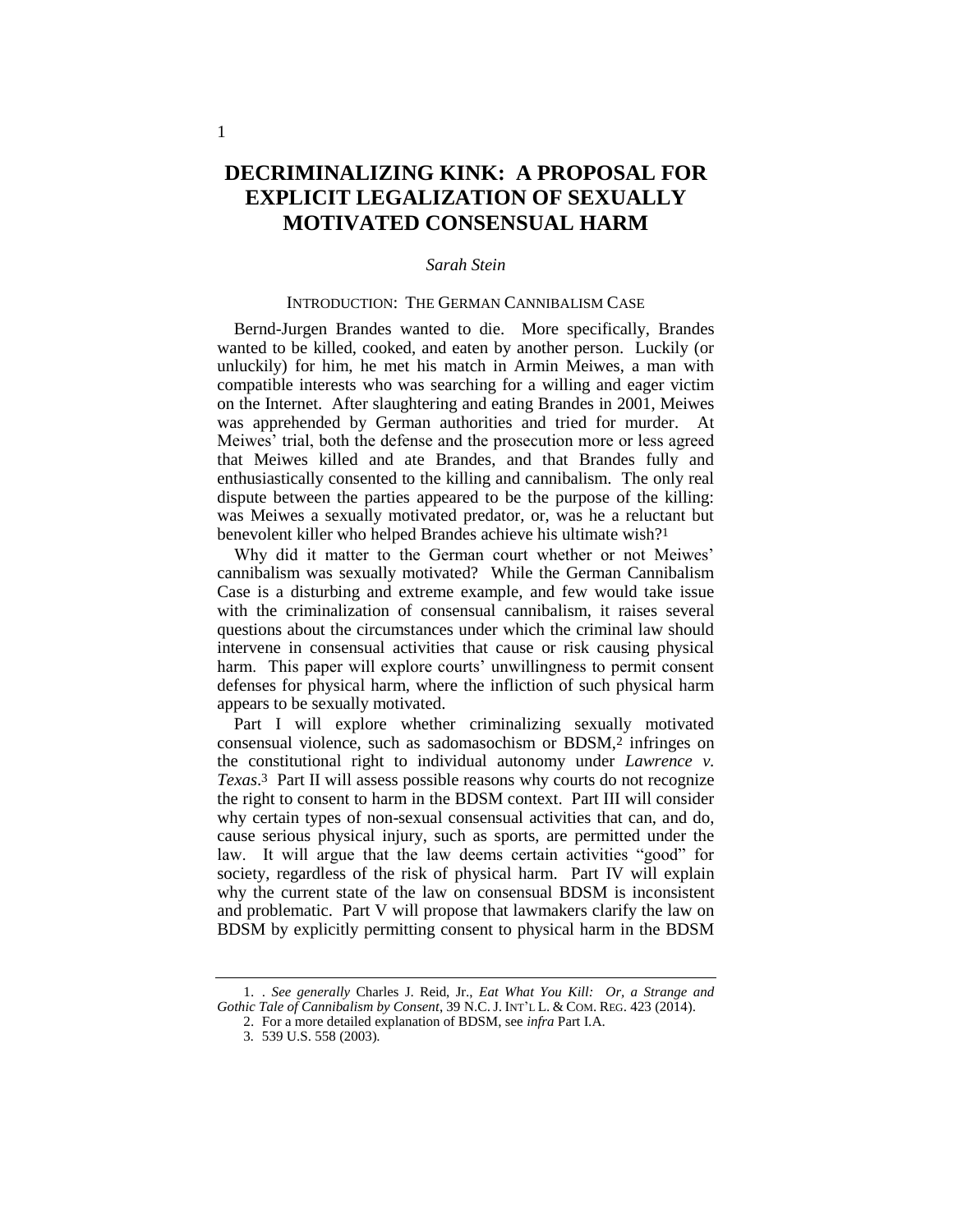context, just as athletes are statutorily permitted to consent to physical harm in the sports context.

#### I. BDSM AND THE RIGHT TO PERSONAL AUTONOMY

#### *A. BDSM Overview*

While cannibalism is an extreme and taboo sexual fantasy, there are other forms of consensual sexually motivated violence that have become increasingly common and mainstream in modern society. BDSM (Bondage, Discipline/Domination, Sadism/Submission, and Masochism) is a sexual fetish, or kink, that encompasses a range of sexual activities between consenting adults who enjoy psychological control, physical control, humiliation and/or pain.4 Such activities may include the infliction of physical pain through whipping or spanking, verbal stimulation through threats and insults, a dynamic where one person orders the other one to do his or her bidding, bondage involving restraints like ropes and chains, and punishment for "transgressions".5 There are many forms and variations of BDSM, which makes it difficult to define with precision. However, BDSM encounters generally occur in a consensual sexual context, where participants assume either a dominant or submissive role, and have agreed ahead of time on specific parameters of the interaction.6

Evidence suggests that a significant percentage of Americans are interested in or fantasize about BDSM. References to BDSM have become more frequent in popular culture through music,7 film,8 advertising,9 and literature. *Fifty Shades of Grey*, an erotica book published in 2012 about a BDSM relationship, is one of the biggestselling series in publishing history.10 Additionally, studies have revealed that many Americans incorporate BDSM activities into their

<sup>4.</sup> Elizabeth Mincer, Note, *Fifty Shades and Fifty States: Is BDSM a Fundamental Right?: A Test for Sexual Privacy*, 26 WM. & MARY BILL RTS. J. 865, 871 (2018).

<sup>5</sup>*. See* Monica Pa, Note, *Beyond the Pleasure Principle: The Criminalization of Consensual Sadomasochistic Sex*, 11. TEX. J. WOMEN GENDER & L. 51, 58 (2001).

<sup>6</sup>*. See id.* at 59.

<sup>7</sup>*. See*, *e.g.*, Rihanna, *Rihanna—S&M (Official Music Video)*, YOUTUBE (Jan. 21, 2011), https://www.youtube.com/watch?v=KdS6HFQ\_LUc ("Sticks and stones may break my bones but chains and whips excite me").

<sup>8</sup>*. See*, *e.g.*, SECRETARY (Slough Pond 2002) (a film about BDSM starring Maggie Gyllenhaal and James Spader).

<sup>9</sup>*. See*, *e.g.*, Kiss My Ads, *T-Mobile—#NSFWireless (Super Bowl 2017 Commercial*),  $\qquad \qquad \text{YouTUBE} \qquad \qquad \text{(Feb. 6,}$ https://www.youtube.com/watch?v=BN2FN2XJaqY ("Wireless pain is fine . . . if you're into that sort of thing.").

<sup>10.</sup> Julie Bosman, *'For Fifty Shades of Grey,' More Than 100 Million Sold*, N.Y. TIMES (Feb. 26, 2014), https://www.nytimes.com/2014/02/27/business/media/for-fiftyshades-of-grey-more-than-100-million-sold.html.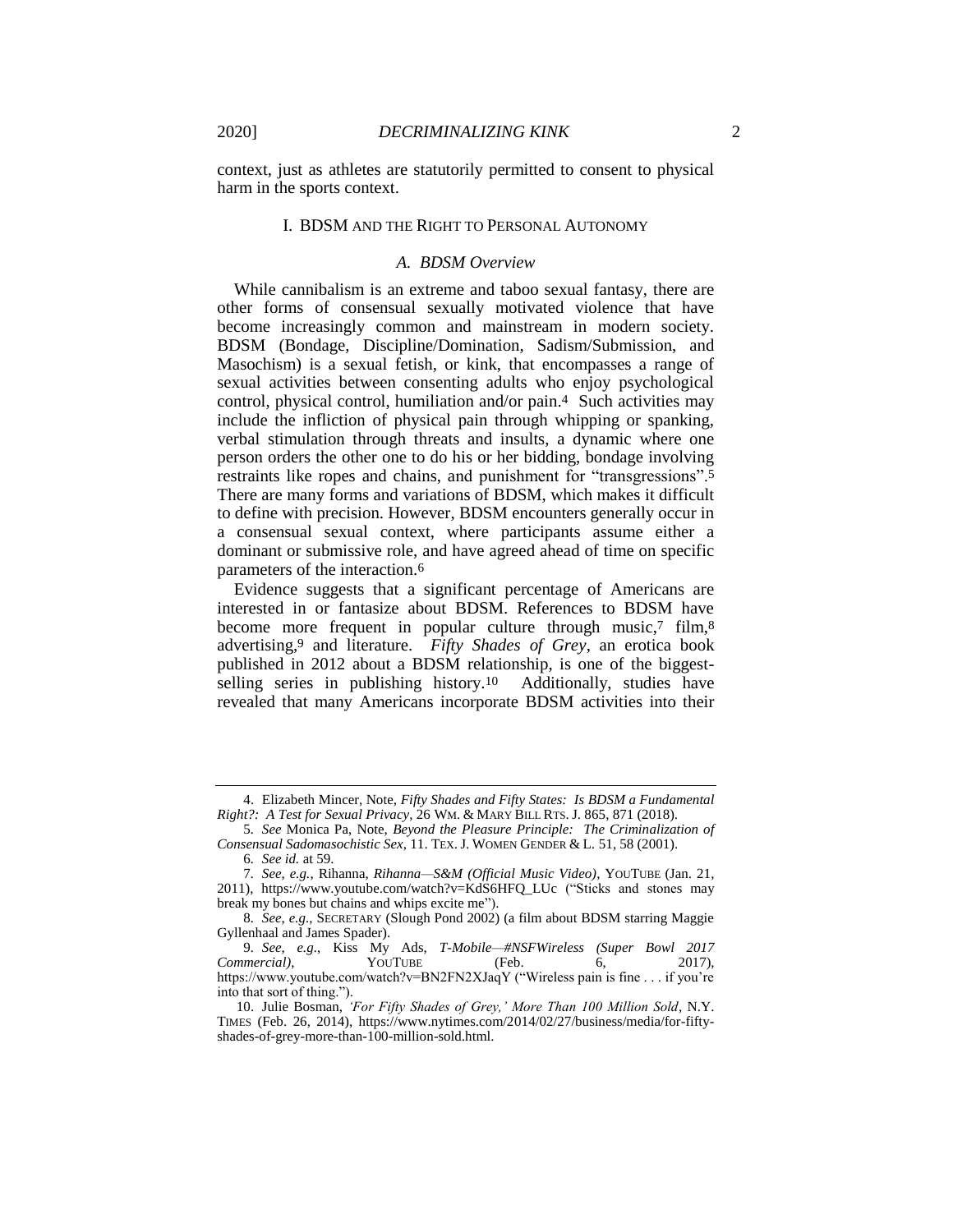sex lives. For example, a 2005 Durex survey found that 36% of American adults use masks, blindfolds, and bondage tools during sex.11

BDSM has also received positive attention from the psychiatric community. In 2013, the American Psychiatric Association depathologized BDSM in the Diagnostic and Statistical Manual of Mental Disorders (DSM-5), by distinguishing paraphilias from paraphilic disorders. The DSM-5 defines a paraphilic disorder as paraphilia "that is currently causing distress or impairment to the individual or... has entailed personal harm, or risk of harm, to others."12 A paraphilia, which is an unusual sexual interest such as BDSM, "is a necessary but not sufficient condition for having a paraphilic disorder, and a paraphilia by itself does not necessarily justify or require clinical intervention." The DSM-5 also acknowledges that a "majority of individuals who are active in community networks that practice sadistic and masochistic behaviors do not express any dissatisfaction with their sexual interests, and their behavior would not meet DSM-5 criteria for sexual sadism disorder."13

#### *B. BDSM as a Constitutional Right?*

Despite the fact that BDSM has become more culturally mainstream in the United States, this has not translated into acknowledgment of BDSM practices under the law. BDSM advocates and practitioners argue that BDSM is a constitutional right under *Lawrence v. Texas*, but neither state nor federal courts have ever recognized BDSM as a legal right.14 In *Lawrence*, the Supreme Court invalidated a Texas statute that criminalized sexual relations between same-sex couples. The Court noted that prohibiting a particular sexual act has "far-reaching consequences, touching upon the most private human conduct, sexual behavior".15 The Court held that the statute was unconstitutional, because morality was not a legitimate state interest that could justify intruding on the personal and private lives of individuals.16 The *Lawrence* holding recognized that engaging in private sexual conduct is a liberty right under the Due Process Clause of the Fourteenth Amendment.

<sup>11.</sup> Rose Eveleth, *Americans Are More into BDSM Than the Rest of the World*, SMITHSONIAN MAG. (Feb. 10, 2014), https://www.smithsonianmag.com/smartnews/americans-are-more-bdsm-rest-world-180949703/.

<sup>12.</sup> Nat'l Coalition for Sexual Freedom, *Kinky is Not a Diagnosis*, https://secureservercdn.net/198.71.233.68/9xj.1d5.myftpupload.com/wp-

content/uploads/2019/12/Kinky-is-Not-A-Diagnosis-brochure.pdf.

<sup>13.</sup> Nat'l Coalition for Sexual Freedom, *DSM Revision Project Timeline*, https://secureservercdn.net/198.71.233.68/9xj.1d5.myftpupload.com/wpcontent/uploads/2019/12/DSM-Revision-Project-Timeline-1.pdf.

<sup>14</sup>*. See* Mincer, *supra* note 4, at 874.

<sup>15</sup>*.* Lawrence v. Texas, 539 U.S. 558, 567 (2003).

<sup>16</sup>*. Id.* at 578.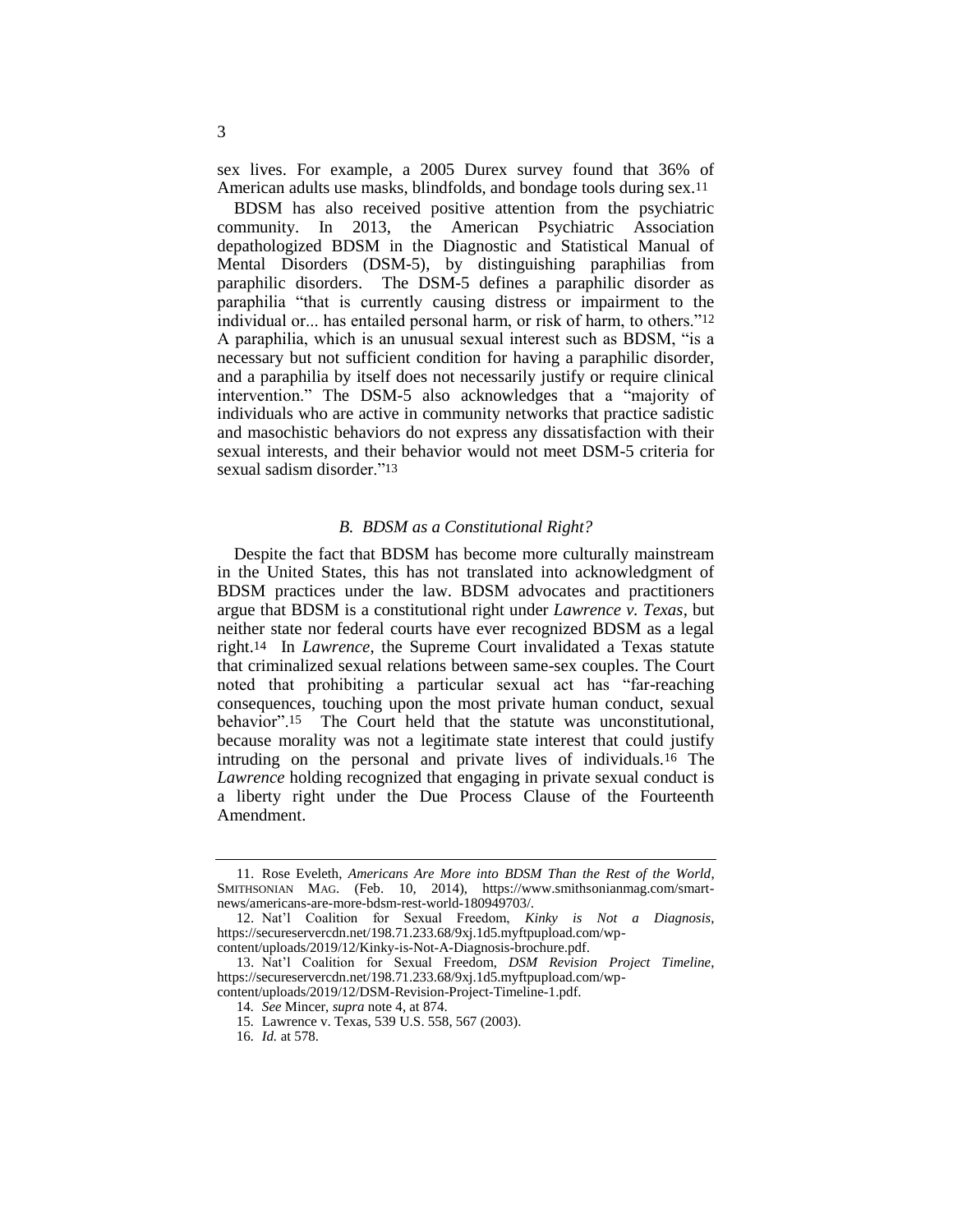There are several ways in which the Supreme Court's reasoning as applied to homosexual sex in *Lawrence* may be equally applicable to consensual BDSM. Central to the *Lawrence* holding is the recognition that personal choices about sexual acts are directly tied to personal dignity and autonomy, and are "central to the liberty protected by the Fourteenth Amendment." The Court recognized that "[a]t the heart of liberty is the right to define one's own concept of existence, of meaning, of the universe, and of the mystery of human life," and that prohibiting homosexual sex would deny people in same-sex relationships the right "to seek autonomy for these purposes."17

Just as criminalization of same-sex sexual relationships impedes the pursuit of personal dignity and autonomy for homosexuals, criminalization of BDSM may have similar effects on BDSM practitioners. For many BDSM practitioners, BDSM is a vital component of personal identity.18 Integrating BDSM into one's personal identity may feel similar to identifying as gay, lesbian, bisexual, transgender, or queer.19 BDSM practitioners often become members of formal or informal BDSM communities, which host social gatherings, educational events, conventions, and BDSM "play" parties.20 In a study that asked BDSM community-members about the role of BDSM in their lives, answers included "friendship, acceptance, . . . [and] personal growth."21

The Court in *Lawrence* also emphasized the important role of sex and sexuality in building intimate relationships, noting that sexual conduct with another person is "one element in a personal bond that is more enduring."22 Because of the significance of sexual intimacy in the context of a romantic relationship, the Court acknowledged that statutes criminalizing homosexual sex would impermissibly inhibit personal relationships.23 Similarly, in BDSM-oriented intimate partnerships, BDSM activities are crucial to forming deep romantic bonds.24 Studies have shown that consensual BDSM may have a psychological effect of increasing intimacy between participants. People reported increases in relationship closeness following positive BDSM encounters, and demonstrated displays of caring and affection as a part of the BDSM

<sup>17</sup>*. Id.* at 574 (quoting Planned Parenthood of Se. Pa. v. Casey, 505 U.S. 833, 851 (1992)).

<sup>18</sup>*. See* Mincer, *supra* note 4, at 880.

<sup>19</sup>*. See* Morgan Schumann, Note, *Pain, Please: Consent to Sadomasochistic Conduct*, 2018 U. ILL. L. REV. 1177, 1182.

<sup>20</sup>*. Id.* at 1186.

<sup>21</sup>*. Id.*

<sup>22</sup>*. Lawrence,* 539 U.S. at 567.

<sup>23</sup>*. Id.* at 580.

<sup>24</sup>*. See* Daniel Haley, *Bound by Law: A Roadmap for the Practical Legalization of BDSM*, 21 CARDOZO J.L. & GENDER 631, 641 (2015).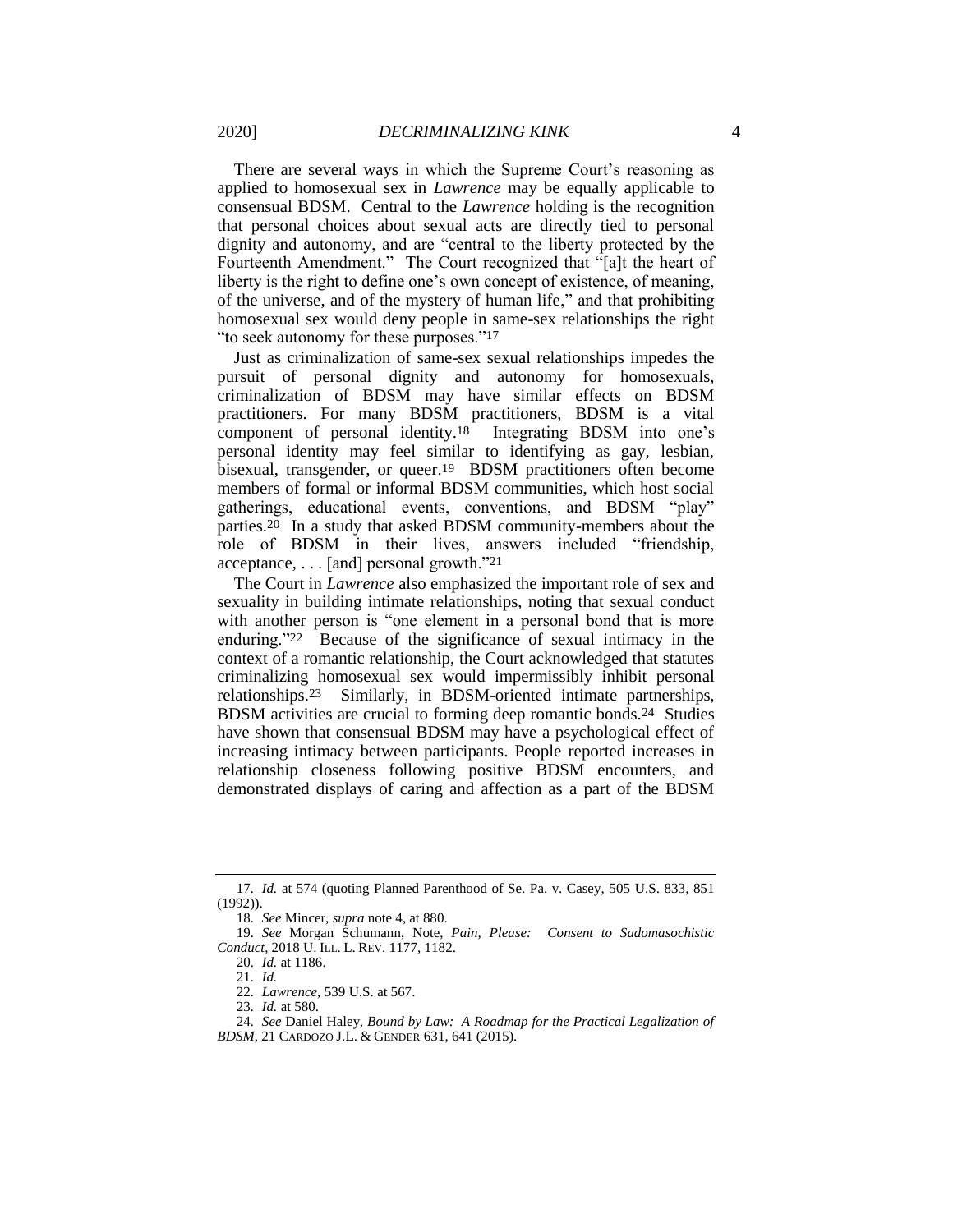activities.25 For some, BDSM may be the *only* way they feel comfortable with sexual intimacy.26

## *C. Courts' Reluctance to Apply* Lawrence *to BDSM Contexts*

Despite the similarities between the criminalization of homosexuality and the criminalization of BDSM, courts have refused to apply *Lawrence* to sexual encounters involving BDSM. In several post-*Lawrence* decisions, courts have held that consent defenses are not permissible in assault cases, even where such assault occurred in a BDSM context. In *State v. Van*, 27 the defendant was convicted of assault in the first and second degree, after kidnapping, torturing, and raping his submissive partner.28 The victim and the defendant had previously exchanged hundreds of emails over the course of a few months, in which the victim informed the defendant that he wanted to be his "total slave." In his 2004 appeal, the defendant argued that the Nebraska assault statutes as applied to his conduct were unconstitutional under *Lawrence*, because they violated his right to privacy guaranteed by the Due Process Clause.29 The defendant contended that "the 'Nebraska legislature did not intend these statutes to apply to conduct that occurs during a private, consensual relationship involving BDSM activities.'"30 The Nebraska Supreme Court disagreed, concluding that because the Nebraska assault statutes included no reference to consent,31 a person could not legally consent to assault in the BDSM context.32 Noting that the *Lawrence* decision did not extend protection to *all* conduct within a sexual relationship, the court held that the assault statutes were not unconstitutional as applied to the defendant.33

Eight years later in *Commonwealth v. Carey*, 34 the Supreme Judicial Court of Massachusetts held that consent was not a defense to assault, even in the context of a sexual encounter.35 In *Carey*, the defendant had allegedly entered the victim's home, and strangled her with a necktie until she "began to fade out".36 The defendant testified that the strangulation was a part of a consensual sexual encounter, and argued on appeal that the judge should have instructed the jury that consent was

<sup>25</sup>*. See* Brad J. Sagarin et al., *Hormonal Changes and Couple Bonding in Consensual Sadomasochistic Activity*, ARCH SEX BEHAV, Apr. 2009, at 186.

<sup>26</sup>*. See* Haley, *supra* note 24, at 642.

<sup>27</sup>*.* 268 Neb. 814, 823 (2004).

<sup>28</sup>*. Id.* at 819–23.

<sup>29</sup>*. Id.* at 823.

<sup>30</sup>*. Id.* (quoting Brief for Appellant at 20).

<sup>31</sup>*. Id.* at 824.

<sup>32</sup>*. Id.* at 825.

<sup>33</sup>*. Id*. 34*.* 974 N.E.2d 624 (Mass. 2012).

<sup>35</sup>*. Id.* at 630 (citing Commonwealth v. Appleby, 402 N.E.2d 1051, 1061 (Mass. 1980)).

<sup>36</sup>*. Id.* at 628.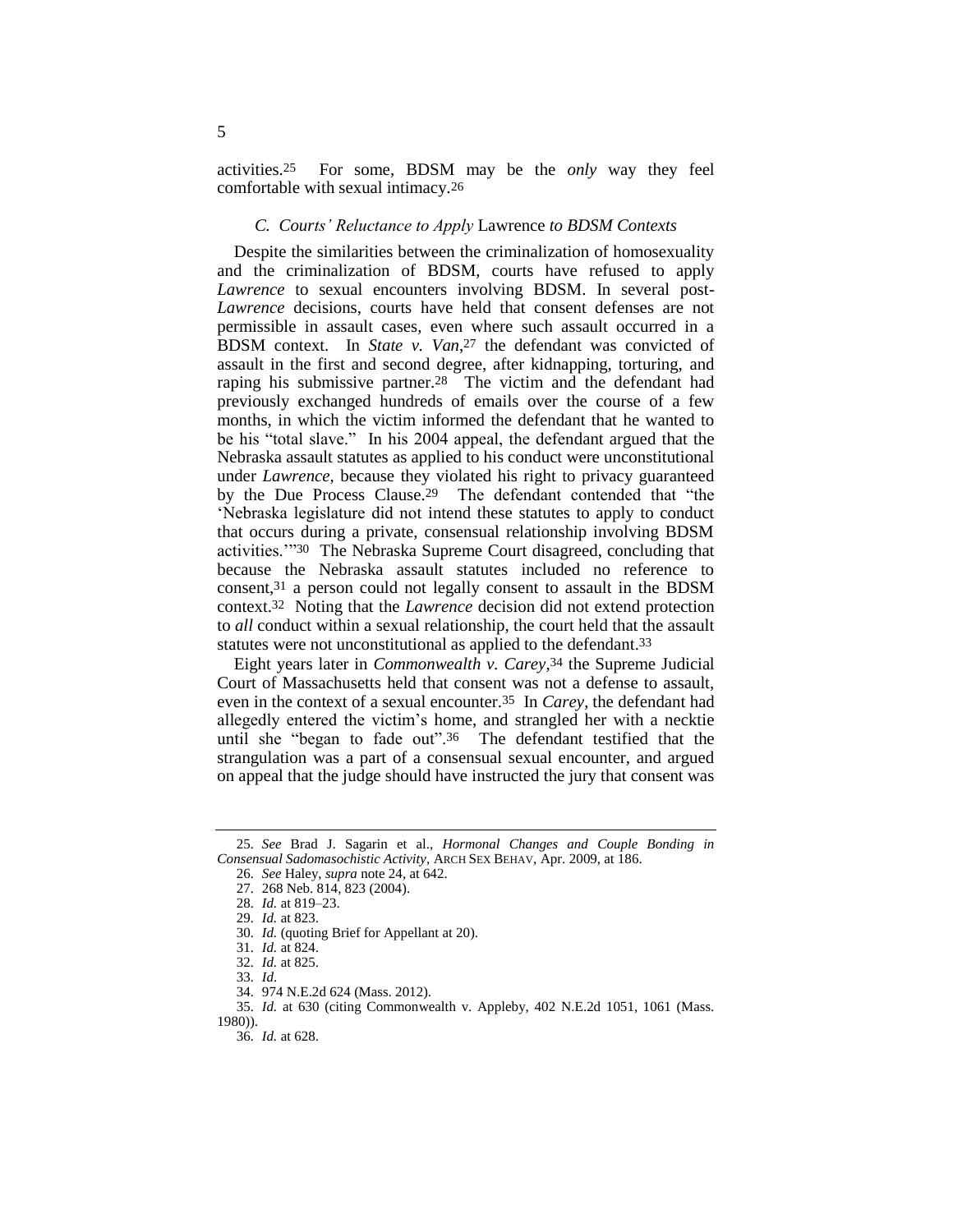a defense to his conduct.37 The court rejected this argument, claiming that the holding in *Lawrence* did not pertain to situations where someone might be "injured or [coerced]."38 Therefore, the right to sexual privacy would be outweighed when balanced against the "State's interest in preventing violence . . . upon its citizens under the claimed cloak of privacy in sexual relations."39

## II. POSSIBLE EXPLANATIONS FOR WHY COURTS REJECT CONSENT DEFENSES IN BDSM CASES

The courts in *Van* and *Carey* explicitly denied that the *Lawrence* decision had any impact on the right to practice consensual BDSM. Their holdings, which have been cited in other jurisdictions dealing with similar issues,40 represent courts' reluctance to acknowledge consent in the BDSM context as an acceptable form of sexual expression. There are a few possible explanations for this reluctance. One possibility is that courts have addressed this issue in cases where the consent of the victim was either missing completely or invalid. Another possibility is that the handful of cases in which courts have addressed this issue involve serious physical harm to the victim. This section will examine both of these possible explanations, ultimately concluding that neither invalid consent nor serious physical harm can fully account for the way that courts treat bodily injury in the BDSM context.

## *A. Invalid Consent*

Under Section 213 of the Model Penal Code, a part of the definition of consent is that it may be "revoked or withdrawn any time."41 This idea that a person must be able to withdraw her consent at any time comports with the BDSM community's emphasis on "voluntary, knowing, explicit," and "ongoing" consent.42 In the context of a BDSM relationship or encounter that may involve power dynamics, bondage, and physical pain, clear communication on consent is vital to protecting the safety of the participants. For this reason, BDSM practitioners often use pre-determined safewords, which can be used at any time during the encounter to withdraw consent and stop the activity.43 A person who attempts to practice BDSM without valid consent is "not engaged in

<sup>37</sup>*. Id.* at 629.

<sup>38</sup>*. Id.* at 631 (quoting Lawrence v. Texas, 539 U.S. 558, 578 (2003)).

<sup>39</sup>*. Id.*

<sup>40</sup>*. See, e.g.*, People v. Davidson, No. D064880, 2015 WL 4751166, at \*7 (Cal. Ct. App. Aug. 12, 2015) (citing State v. Van, 268 Neb. 814, 825 (2004)) ("[N]umerous courts have concluded that consent is generally *not* a defense to conduct involving serious bodily injury and terrorizing threats even when based on a claim of consensual sadomasochistic activity.").

<sup>41.</sup> MODEL PENAL CODE app. B (AM. LAW INST. 2017) (Sexual Assault & Related Offenses).

<sup>42</sup>*. See* Pa, *supra* note 5, at 61.

<sup>43</sup>*. See* Schumann, *supra* note 19, at 1184.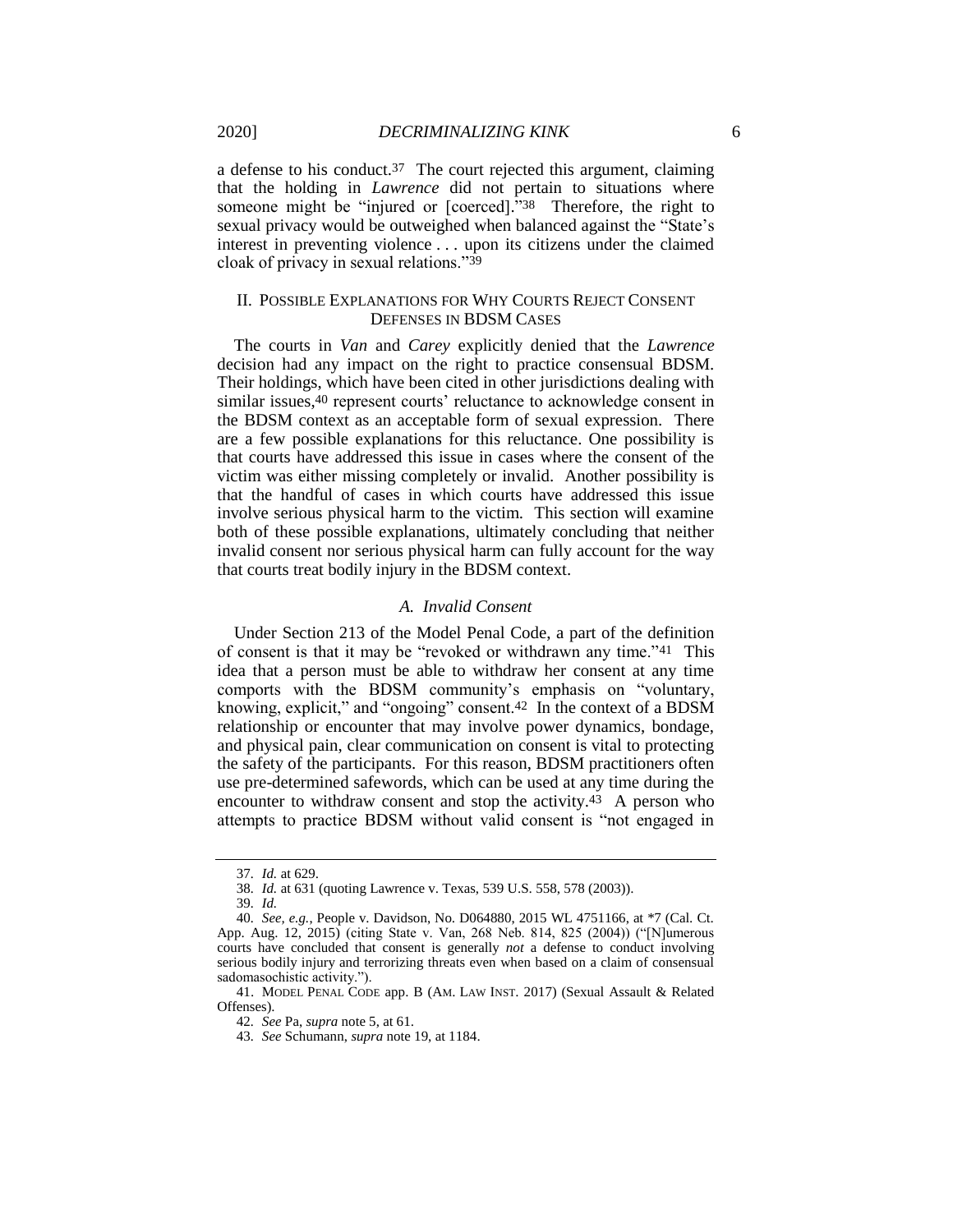BDSM but rather sexual violence."44 Therefore, even if courts had found that BDSM was protected under *Lawrence*, the underlying BDSM activities in cases like *Van* and *Carey* would not be constitutionally protected if they involved inadequate or invalid consent.

In *Van*, the consent was invalid because the defendant and the victim pre-arranged a BDSM dynamic in which consent could *never* be revoked.45 Prior to the kidnapping, torture, and assault, the defendant and victim had mutually defined their relationship to be "without limits, to have no safe word, and to be permanent."46 During the course of the kidnapping, which the victim appeared to consent to at the outset, the victim realized that he did not want to continue the relationship. When the victim changed his mind and attempted to revoke his consent, the defendant, pointing out the prior email correspondence, nonetheless continued his brutal assault.47 This would not be considered adequate consent, as consent must be voluntary and ongoing, which requires a mechanism for withdrawal.48 Similarly, in *Carey*, the defendant testified that after the victim "acquiesced" to have sex with him, he strangled her with a tie. He admitted that he continued to strangle her even after she fell on the floor and warned him that her son was home.49 This also would not constitute adequate consent, as it was not explicit, and provided no mechanism for withdrawal.50

In the extreme example of the German Cannibalism Case, Brandes, the victim, was ultimately deprived of his ability to withdraw his consent. At the outset, consent appeared to be an integral component of Meiwes' cannibalism fantasy. In fact, Meiwes turned down multiple potential victims before Brandes after they expressed reservations about going through with it. Brandes, on the other hand, expressed a deep desire to be "slaughtered and eaten," and made it clear to Meiwes that he was serious about going through with it.<sup>51</sup> They drafted a formal "contract of consumption," and Brandes eventually boarded a train to go meet Meiwes. When they met at the train station, Brandes said, "I am your flesh . . . I hope you'll find me tasty."52

Despite Brandes' prior eagerness, the circumstances immediately leading up to his death suggest that his consent may not have been valid. On the day of the killing, the two men bought narcotic cough syrup and sleeping pills, which Brandes "rapidly consumed" until he was sleepy and numb.53 Brandes may have drugged himself to the point

<sup>44</sup>*. Id.*

<sup>45</sup>*.* State v. Van, 268 Neb. 814, 818 (2004)).

<sup>46</sup>*. Id.*

<sup>47</sup>*. Id.* at 820–22.

<sup>48</sup>*. See* Haley, *supra* note 24, at 635.

<sup>49</sup>*.* Commonwealth v. Carey, 974 N.E.2d 624, 629 (Mass. 2012).

<sup>50</sup>*. See* Pa, *supra* note 5, at 61.

<sup>51.</sup> Reid, *supra* note 1, at 455–61.

<sup>52</sup>*. Id.* at 462–63.

<sup>53</sup>*. Id.* at 464.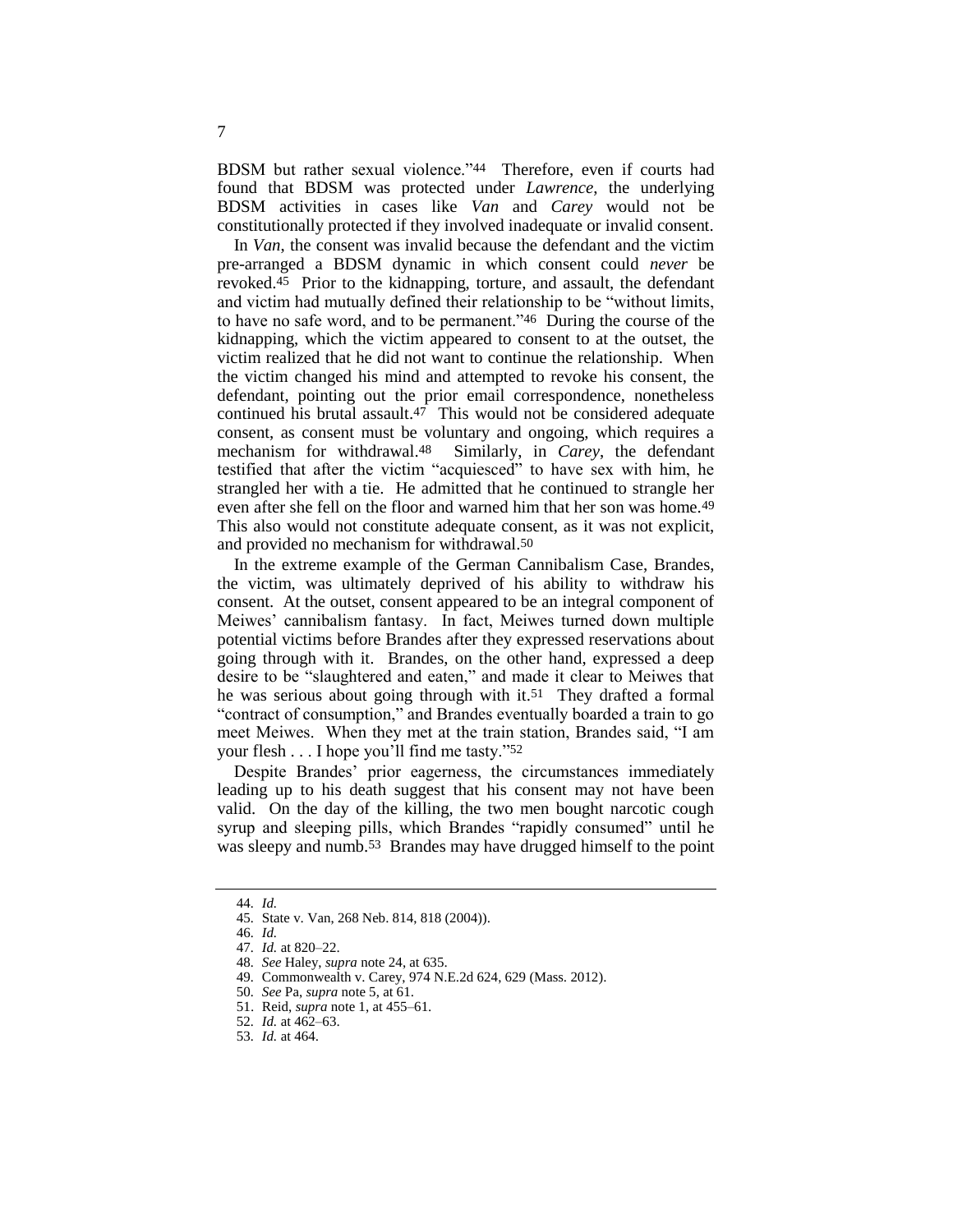that he was unable to withdraw consent, which would invalidate his initial consent. Moreover, Section 2.11 of the Model Penal Code explicitly invalidates consent where "it is given by a person who by reason of . . . intoxication is manifestly unable . . . to make a reasonable judgment as to the nature or harmfulness of the conduct."54 If Brandes prevented himself from the ability to withdraw consent by intoxicating himself with sleeping pills, this likely rendered his initial consent invalid under the Model Penal Code and under generally understood consent standards in kink and BDSM communities.

The conduct underlying *Van*, *Carey*, and the German Cannibalism Case exemplify clear cases of assault and brutal murder, rather than consensual BDSM. In fact, the court in *Van* explicitly acknowledged that this was not a typical arrangement for BDSM couples, even going as far as to lay out some BDSM community standards for consent.55 The court noted that BDSM relationships usually involve negotiated limits and a safeword, and that people rarely enter a BDSM relationship without limits.<sup>56</sup> However, none of these three cases were decided on consent grounds. In the German Cannibalism Case, both the prosecution and defense agreed that the consent Brandes gave to Meiwes was explicit and valid throughout the encounter. In the underlying trials whose verdicts were upheld in *Van* and *Carey*, the juries were not permitted to even consider the validity of the consent, because consent was not a defense under the applicable assault statutes. Therefore, invalid consent cannot fully explain the failure to apply *Lawrence* to BDSM contexts in cases where courts take the seemingly unnecessary leap of categorically rejecting constitutional protection for BDSM, regardless of consent.

## *B. Serious Injury*

If invalid consent cannot fully explain courts' failure to entertain consent defenses in BDSM cases, a second explanation could have something to do with the seriousness of the harm involved. Under the Model Penal Code, consent to bodily injury may be a defense to charged conduct, if "the bodily injury consented to or threatened by the conduct consented to is not serious."57 The German cannibalism case exemplifies the importance of this limitation. Even if Brandes had, somehow, enthusiastically and validly consented to being cannibalized, he ultimately consented to his own brutal murder. Similarly, even assuming valid consent in *Van* and *Carey*, the victims consented to severe assaults that risked serious injury and death. The Model Penal Code defines serious injury as "bodily injury which creates a substantial risk of death or which causes serious, permanent disfigurement, or

<sup>54.</sup> MODEL PENAL CODE § 2.11(3)(b) (AM. LAW INST. 2017).

<sup>55</sup>*.* State v. Van, 268 Neb. 814, 817 (2004).

<sup>56</sup>*. Id.*

<sup>57.</sup> MODEL PENAL CODE § 2.11 (AM. LAW INST. 2017).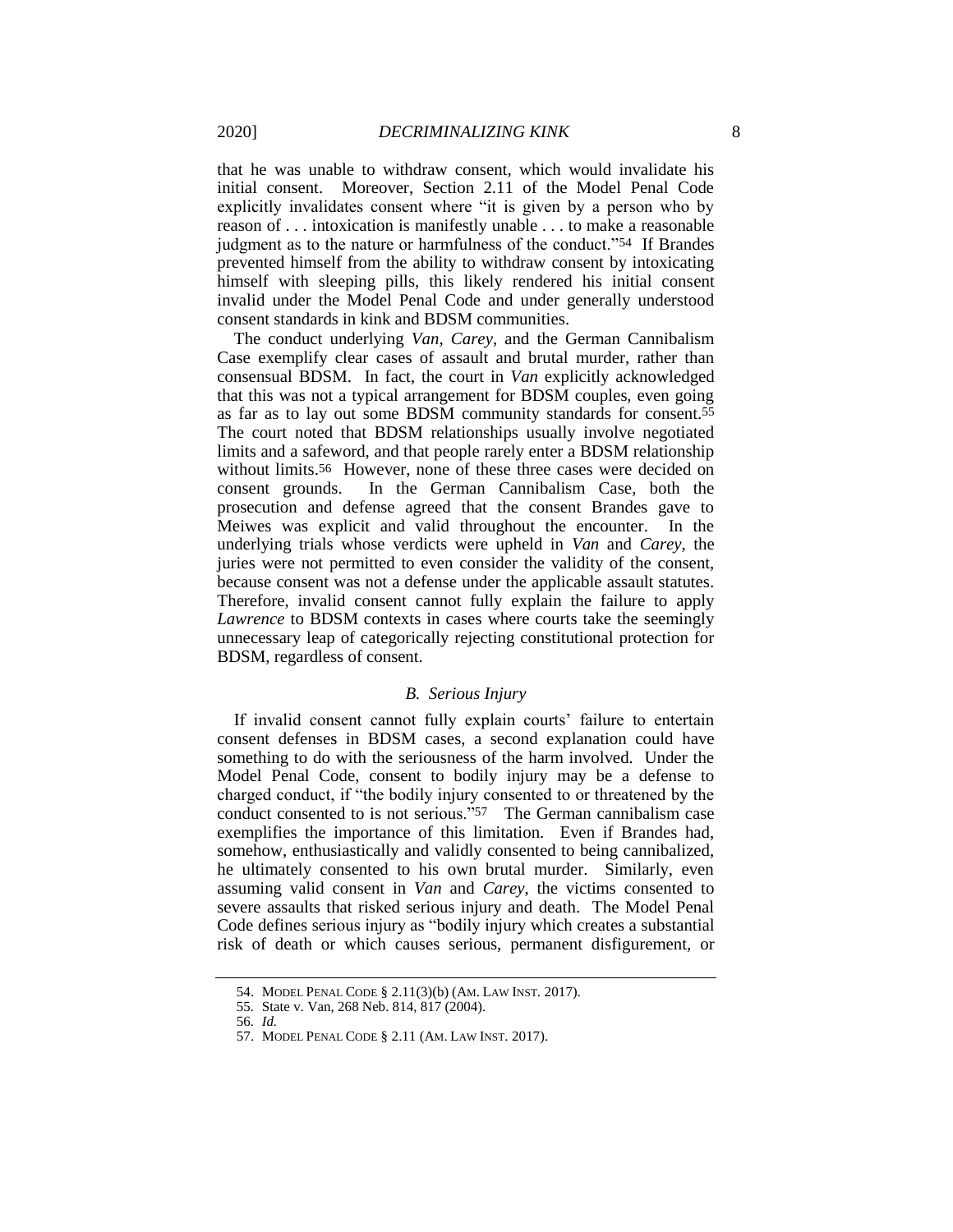protracted loss or impairment of the function of any bodily member or organ."58 Perhaps consent simply becomes irrelevant once the harm, or risk of harm, reaches a certain threshold level of seriousness.

However, the seriousness of the risk or injury cannot tell the whole story, because courts have upheld assault convictions in BDSM contexts, even where the injuries are either minor or non-existent. In State v. Guinn,<sup>59</sup> the Washington Court of Appeals held that a rational juror could conclude that the defendant had caused serious physical injury because the candle wax that he dripped on the victim was "hot and it stung" and the nipple clamps were "tight and cutting."60 In *Commonwealth v. Applebee*, 61 the Massachusetts Supreme Court upheld the defendant's conviction for assault and battery based on the fact that the defendant lightly hit the victim with a riding crop. In describing the incident, the victim testified that the riding crop "just barely connected with [his] back" and that it was a "glancing blow."62 Despite the fact that there was "no evidence of visible injury or after effects,"63 the court rejected the notion that one could consent to this kind of activity.64

While the activities underlying *Guinn* and *Applebee* may have caused the victims some pain, which falls under the Model Penal Code's definition for "bodily injury," they certainly would not rise to the level of "serious bodily injury," which would require a substantial risk of death, permanent disfigurement, or impairment of an organ.65 The holdings in *Guinn* and *Applebee* therefore demonstrate that the seriousness of the harm involved cannot fully account for courts' rejection of consent defenses in BDSM cases.

## III. "GOOD HARM" VERSUS "BAD HARM"

If neither invalid consent nor serious harm can explain why courts reject consent defenses in BDSM cases, what is actually driving the holdings in such cases? One possibility is that, even where the harm or risk of harm is not serious, courts are concerned that allowing even minor instances of consensual violence would create a slippery slope to serious harm. Perhaps the government wishes to preserve a total monopoly on violence, and allowing *any* kind of consensual violence would infringe on that. However, the slippery slope argument also cannot tell the whole story, because there is plenty of non-sexual consensual violence, both serious and otherwise, that is permitted under the law. Instead, the answer appears to lie in the nature of the underlying activity that gives rise to the injury.

<sup>58.</sup> *Id.* § 210.0. 59*.* 2001 Wash. App. LEXIS 502 (Mar. 30, 2001).

<sup>60</sup>*. Id.* at \*33.

<sup>61</sup>*.* 380 Mass. 296 (Sup. Ct. 1980).

<sup>62</sup>*. Id.* at 299.

<sup>63</sup>*. Id.* at 313.

<sup>64</sup>*. Id.* at 311–12.

<sup>65</sup>*. See* MODEL PENAL CODE § 210.0 (AM. LAW INST. 2017).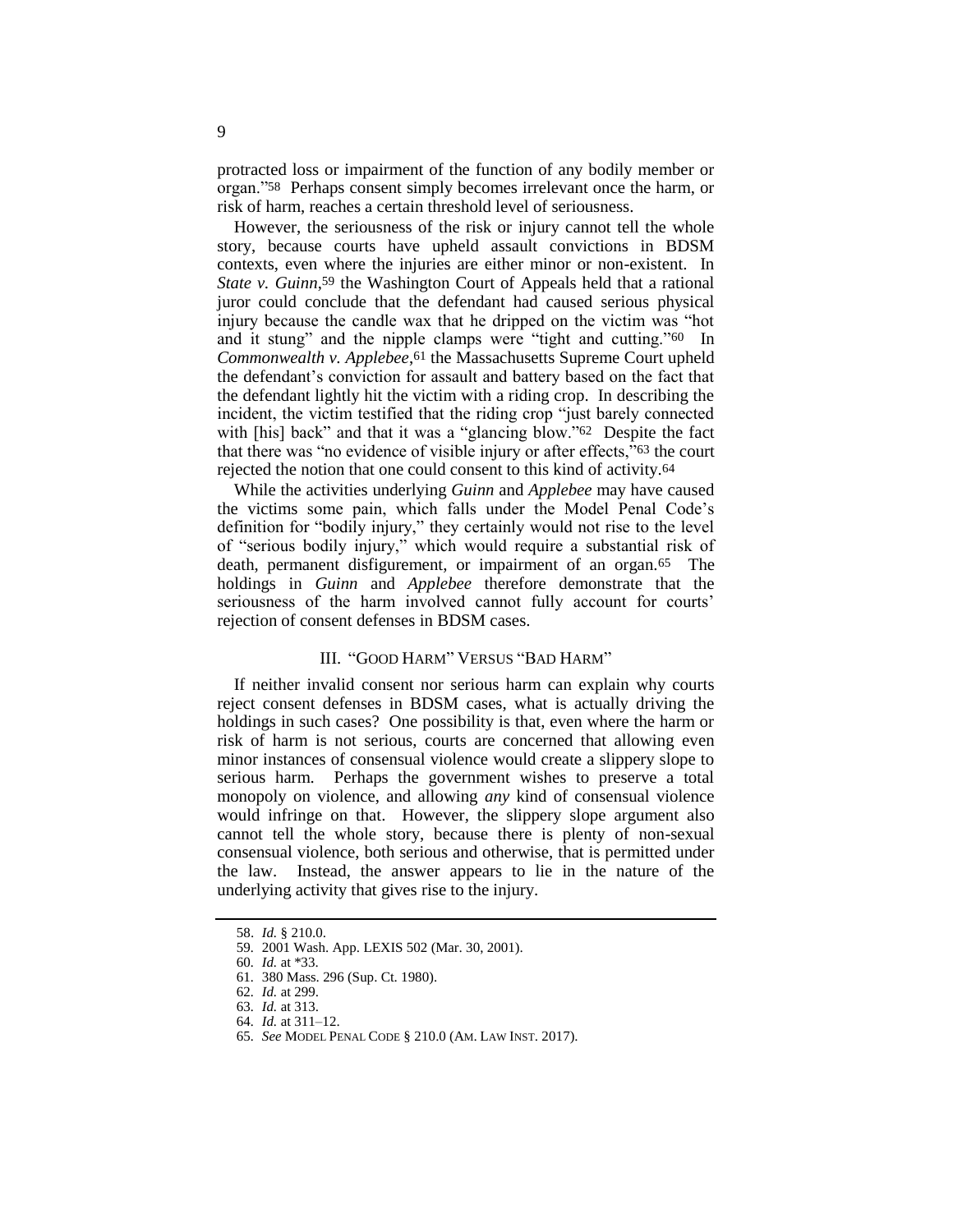## *A. "Good" Activities*

Valid consent may turn a "bad" or criminal activity into something considered to be good or valuable for society. Consent "turns a rape into love-making, a kidnapping into a Sunday drive, a battery into a football tackle, a theft into a gift, and a trespass into a dinner party."66 For activities that do not involve bodily harm or risk of bodily harm, valid consent will typically defeat any attempt to criminalize that activity. For example, the act of walking into a neighbor's home while the neighbor is not home is not, in and of itself, criminal. It only becomes criminal when the person does not have consent from the neighbor to do so. Therefore, if the person had valid consent from his neighbor to enter his neighbor's home, he cannot be prosecuted for trespassing.67

There are also many activities that *do* involve physical harm or risk of physical harm that are not criminal if consented to. For example, elective body modification such as tattoos, piercings, and plastic surgery would certainly qualify as causing "serious bodily injury" under the Model Penal Code, but are nonetheless permitted as long as there is valid consent.68 This further demonstrates how the seriousness of the risk or injury of the activity simply cannot tell the whole story about what kinds of consensual harm can be criminalized. Getting a tattoo or a piercing is a typically painful process that involves penetration of the skin and permanent physical effects. The injuries most commonly associated with BDSM are much less serious, and usually would not qualify as "serious bodily injury" under the MPC. Despite this, courts have refused to allow consent defenses in BDSM cases, but would likely allow consent defenses in assault cases that arise in the body modification context.

Similarly, and significantly, most states explicitly allow for consent defenses in the context of bodily injury or risk of injury caused while playing sports. Under the MPC, and according to the law in most states, consent is a defense to charged conduct involving physical injury or risk of injury "where the conduct and the injury are reasonably foreseeable hazards of joint participation in a lawful athletic contest or competitive sport or other concerted activity not forbidden by law."<sup>69</sup> The sports exception to the typical rule that consent is not a defense to assault demonstrates an effort by lawmakers to "accommodate the assault law to reality," and allow for people to participate in activities that "our society considers to be quite acceptable, and even desirable," but would

<sup>66</sup>*. See* Vera Bergelson, *Consent to Harm*, 28 PACE L. REV. 683, 685 (2008).

<sup>67</sup>*. See* Vera Bergelson, *The Right to Be Hurt: Testing the Boundaries of Consent*, 75 GEO. WASH. L. REV. 165, 170 (2007).

<sup>68</sup>*. See* Kelly Egan, *Morality-Based Legislation Is Alive and Well: Why the Law Permits Consent to Body Modification but Not Sadomasochistic Sex*, 70 ALB. L. REV. 1615, 1638 (2007).

<sup>69.</sup> *See* MODEL PENAL CODE § 211 (AM. LAW INST. 2017).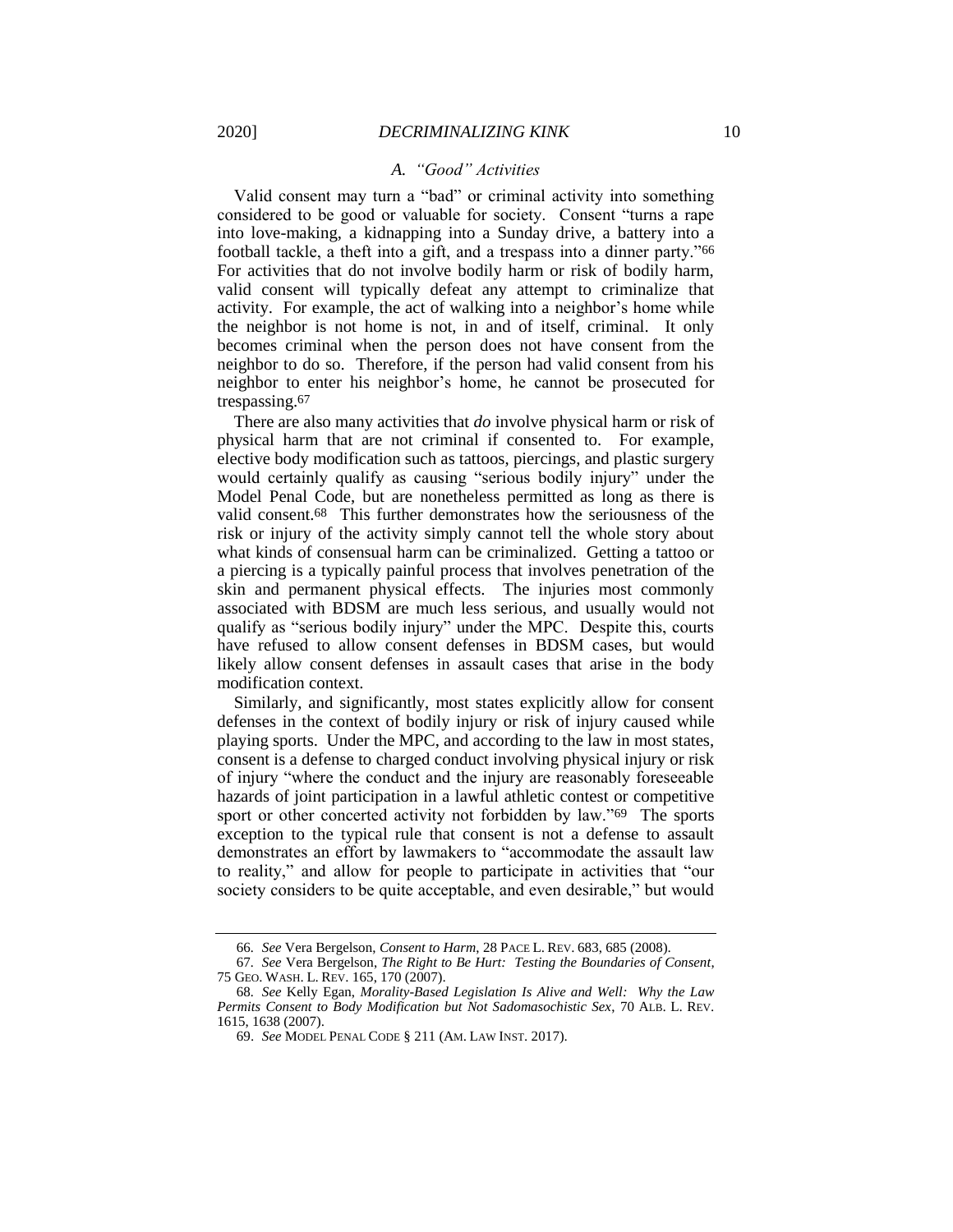otherwise qualify as assaults under the statute.70 In other words, because we have embraced sports competitions as a valuable and acceptable part of our society, the law must allow players to consent to the risk of bodily injury in the context of a sports competition.71

## *B. "Bad" Activities*

In comparing the way that the law treats consensual BDSM with the way that the law treats consensual sports competitions, it becomes clear that courts and lawmakers are ultimately making moral judgments about whether the underlying activity being consented to is "good" or "bad" for society. The distinction appears to be between activities that judges and lawmakers consider to be inherently bad, regardless of consent, and activities that only become bad by absence of consent.

While courts will consider seriousness of harm or risk of harm when deciding whether to allow for a consent defense in a case of bodily injury, this does not end the inquiry. Courts are also concerned with the *kind* of harm that the participants wish to consent to, and whether people should be able to consent to that kind of activity in the first place. If the underlying activity that caused the harm is considered beneficial for society, courts and lawmakers are more likely to permit participants to consent to physical harm in the context of that activity. Courts and lawmakers acknowledge that sports and tattoos have important societal purposes like social bonds and self-expression, but treat BDSM as mere violence.72 Therefore, BDSM cannot be legally transformed by consent.

State v. Collier,<sup>73</sup> a 1985 Iowa Court of Appeals decision cited in several post-*Lawrence* opinions,74 exemplifies courts' willingness to insert their morality in order to criminalize BDSM activities.75 In *Collier*, the defendant tied the victim to a bed, beat her with a belt, and performed sex acts on her. The defendant alleged that the victim had been reading books on sadomasochism, and had instructed him on how to beat her to fulfill one of her sexual fantasies. At trial, the court refused to instruct the jury that consent could be a defense to such conduct.76 The Iowa Court of Appeals affirmed the defendant's conviction, primarily on the basis of the "moral welfare" of citizens. The court held that a person could not consent to a wrong that would

<sup>70</sup>*.* State v. Floyd, 466 N.W.2d 919, 922 (Iowa 1990) (internal citations and quotation marks omitted).

<sup>71</sup>*. See* State v. Shelley, 85 Wash. App. 24, 30 (1997).

<sup>72</sup>*. See* Pa, *supra* note 5, at 65.

<sup>73</sup>*.* State v. Collier, 372 N.W.2d 303 (Iowa Ct. App. 1985).

<sup>74</sup>*. See, e.g.,* State v. Van, 268 Neb. 814, 825 (2004); People v. Davidson, No. D064880, 2015 WL 4751166, at \*7 (Cal. Ct. App. Aug. 12, 2015).

<sup>75</sup>*. See* Anne Onoma, *Legal Censure of Unconventional Expressions of Love and Sexuality; Finding a Place in the Law for BDSM*, 28 HASTINGS WOMEN'S L.J. 25 (2017).

<sup>76</sup>*. Collier,* 372 N.W.2d at 304–05.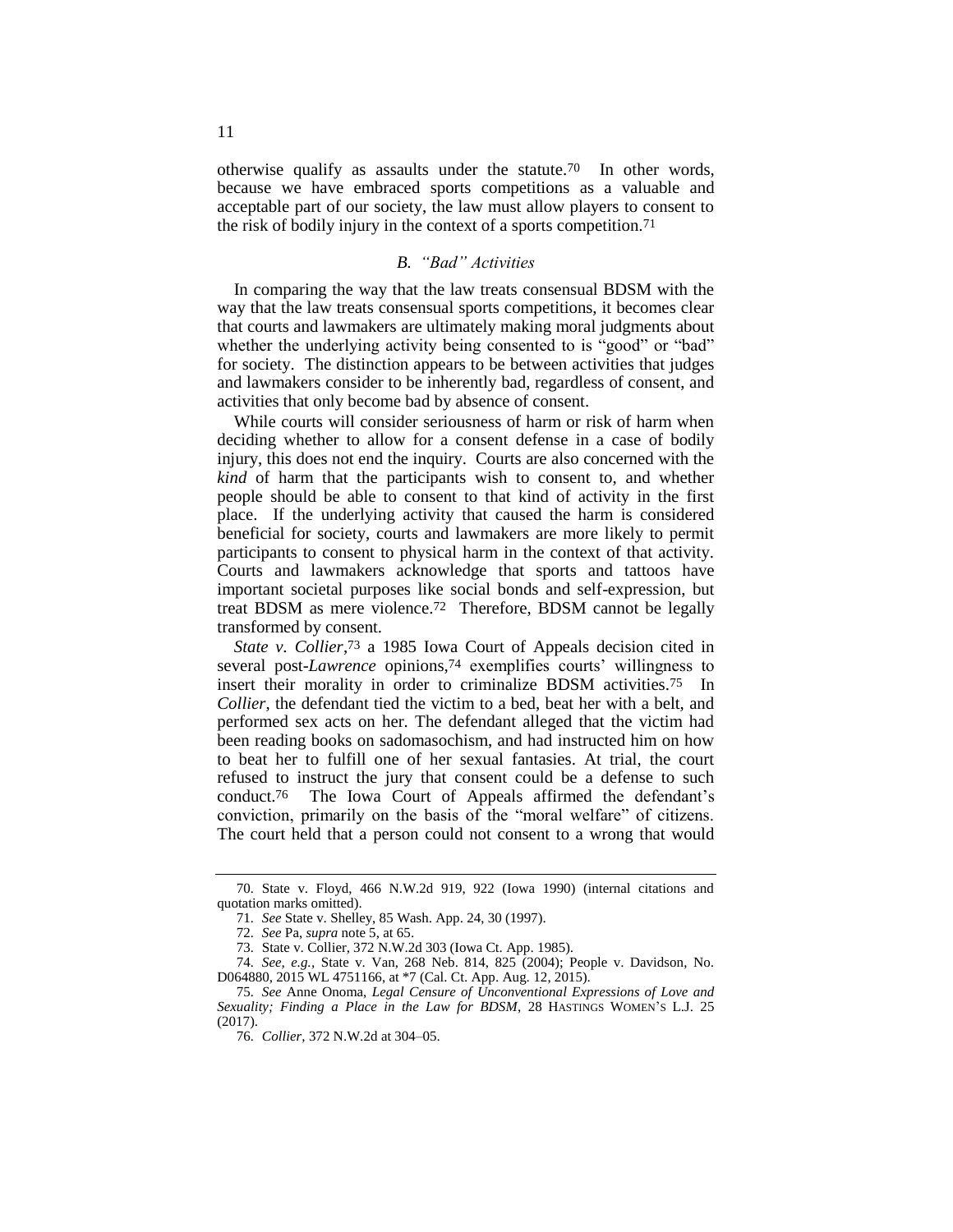"undermine the moral principles underlying the criminal law."77 In response to the defendant's assertion that BDSM conduct should be exempted from prosecution as a social activity, the court found it "preposterous" that the legislature would intend "social activity" within the meaning of the applicable statute to include an activity that is "considered to be in conflict with the general moral principles of our society."78

Similarly, in *People v. Samuels*, 79 a 1967 case also cited to support post-*Lawrence* decisions criminalizing consensual BDSM,80 the court asserted that a "normal person in full possession of his mental faculties" would not consent to an assault in the BDSM context.81 The court then went on to say that even if someone suffered from "some form of mental aberration which compelled him" to submit to a BDSM beating, consent would not be a defense.82 Evidently, the court found sadomasochistic tendencies so morally objectionable, that it concluded a person interested in such activities would have to suffer from a serious mental disorder. The fact that the *Collier* and *Samuels* holdings continue to be cited in support of criminalizing BDSM is evidence that their moralistic underpinnings remain in modern judicial consciousness.

## IV. WHY THE CURRENT STATE OF THE LAW ON BDSM IS PROBLEMATIC

The limited case law addressing consensual BDSM is inconsistent and confusing, making it difficult for BDSM practitioners to understand what, if anything, they can legally consent to. Post-*Lawrence* courts faced with this question appear reluctant to consider BDSM as a liberty right, but also fail to provide a clear answer as to why *Lawrence* should not apply to consensual BDSM the way that it applies to private sexual encounters. Instead, many courts simply avoid directly addressing the issue by rejecting the consent defense on other grounds. For example, in *People v. Febrissy*, 83 the California Court of Appeals avoided answering the difficult question of whether *Lawrence* applies in the BDSM context, because the underlying jury verdict made clear that the victim had not fully consented to the BDSM activities.84 Other courts have rejected *Lawrence*'s applicability on public safety grounds, noting that *Lawrence* protects consensual activities between adults "absent injury to a person,"85 but not in situations where the activities cause, or

<sup>77</sup>*. Id.* at 307.

<sup>78</sup>*. Id.*

<sup>79</sup>*.* People v. Samuels, 250 Cal. App. 2d 501 (1967).

<sup>80</sup>*. See, e.g.*, State v. Van, 268 Neb. 814, 826 (2004).

<sup>81</sup>*. Samuels*, 250 Cal. App. 2d at 513–14.

<sup>82</sup>*. Id*.

<sup>83</sup>*.* People v. Febrissy, No. C049033, 2006 WL 2006161 (Cal. Ct. App. July 19, 2006).

<sup>84</sup>*. Id.* at \*5.

<sup>85</sup>*.* Lawrence v. Texas, 539 U.S. 558, 567 (2003).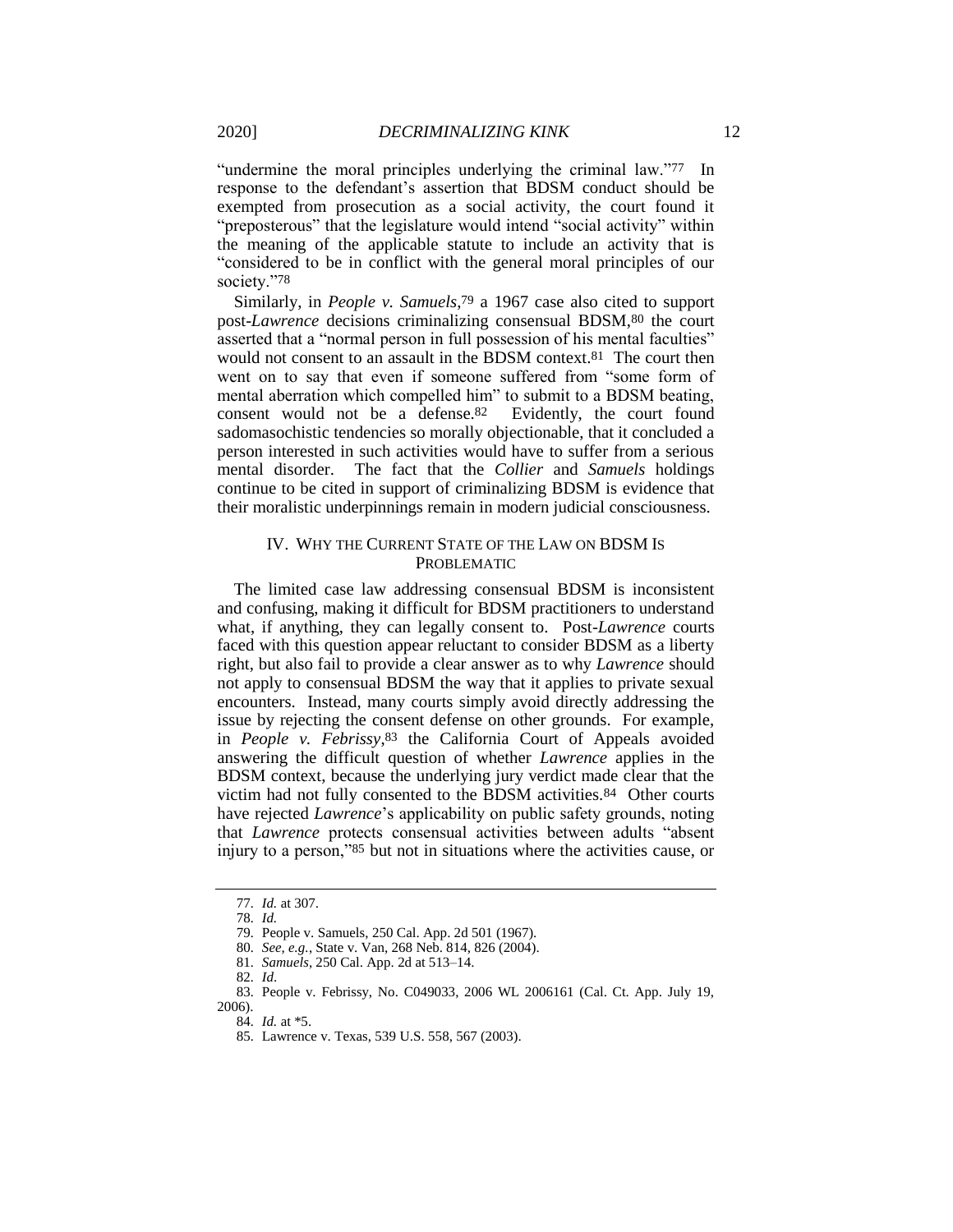risk causing, serious bodily injury.86 While these holdings may have been appropriate as to the specific facts at issue in each individual case, they do little to clarify the boundaries of what kinds of consensual BDSM may be protected under *Lawrence*, and what people actually have the right to consent to.

*People v. Jovanovic*, 87 a First Department case decided in 1999, exemplifies the judicial confusion surrounding consensual BDSM. In that case, the First Department held that the trial court had erroneously withheld from the jury evidence that tended to show that the victim consented to BDSM activities. However, the court also stated in a footnote that that consent was not a defense to assault charges in the BDSM context where the victim is physically injured, which directly contradicts its own holding. If consent was not a defense to the charges, why did the court overturn the verdict on the basis that the jury had to see evidence pertaining to consent? While the *Jovanovic* holding is logically unsound, it may reflect a shared societal intuition that individuals should be able to consent to physical harm in the BDSM context. The legal precedent on consensual BDSM is made even more confusing when viewed in conjunction with the way that BDSM has become so much more visible and accepted in society. Despite BDSM's prevalence and heightened visibility, it appears that there is little consensus on when consent matters, and when it does not.

The confusion surrounding the legality of consensual BDSM is problematic, because it makes it much more difficult for people to practice BDSM safely. As Justice Kennedy noted in *Lawrence*, even an unenforceable law can stigmatize those who it targets.88 A mere handful of cases criminalizing BDSM can become an invitation for "discrimination in both the public and private spheres".89 Due to the state of the law on BDSM, BDSM practitioners may be deterred from attending BDSM community meetings and workshops out of fear of social stigma or legal repercussions. These meetings are important in the BDSM community, as they teach people about how to practice BDSM safely and about unsafe practices to avoid.90 Keeping consensual BDSM in a legal grey area will only drive the community underground, and most likely result in a less informed community of BDSM practitioners.91

Additionally, the confusing state of the law on consensual BDSM may discourage actual victims of assault from reporting to the police or seeking medical attention. They may fear that doing so could have legal

<sup>86</sup>*. See*, *e.g.*, People v. Davidson, No. D064880, 2015 WL 4751166, at \*8 (Cal. Ct. App. Aug. 12, 2015).

<sup>87</sup>*.* People v. Jovanovic, 263 A.D.2d 182 (N.Y. App. Div. 1999).

<sup>88</sup>*. Lawrence,* 539 U.S. at 575.

<sup>89</sup>*. Id.*

<sup>90.</sup> Haley, *supra* note 24, at 648–49.

<sup>91.</sup> Pa, *supra* note 5, at 83.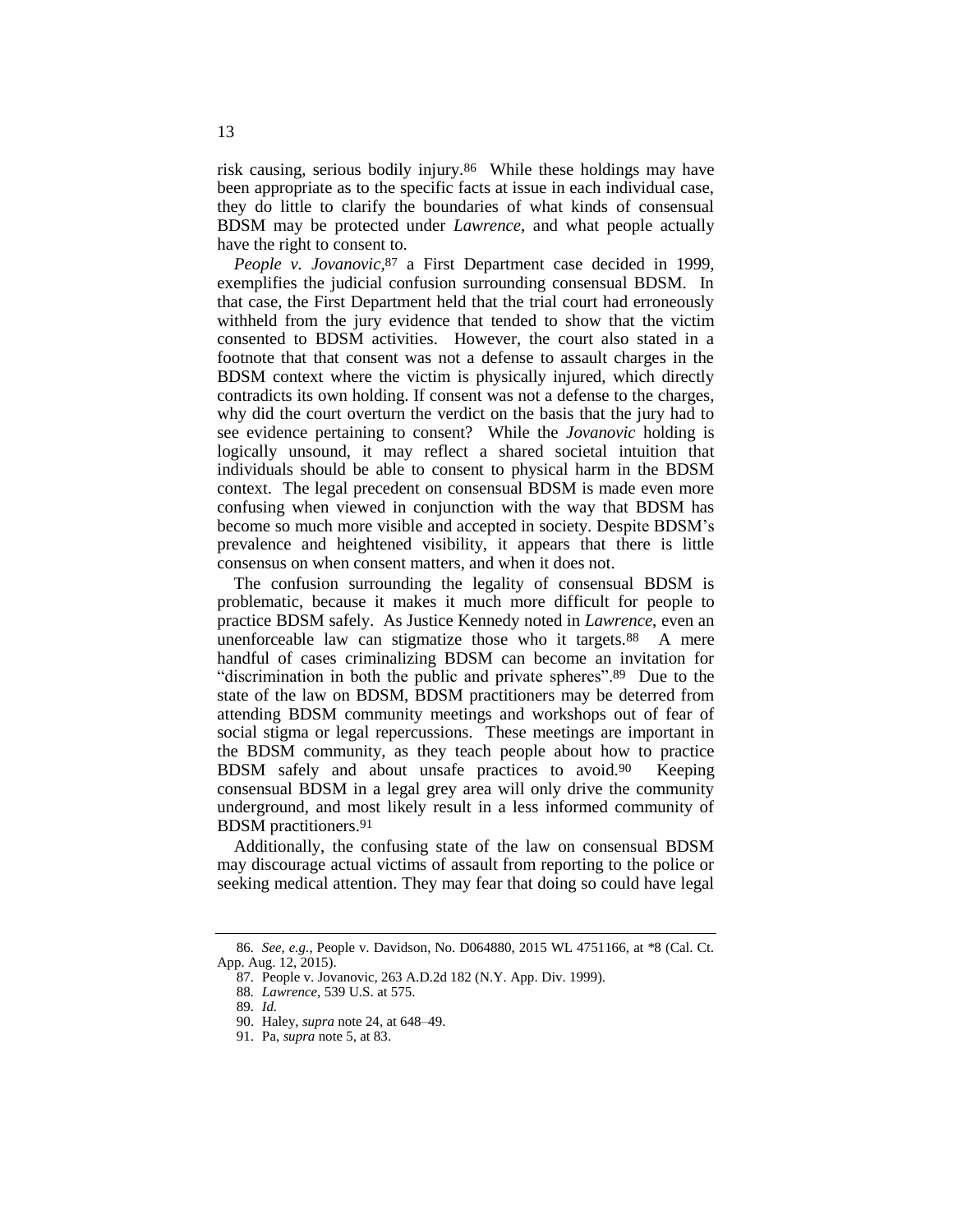implications, or that they might face blackmail or ridicule.92 For example, in the *Van* case, after the victim had been kidnapped and tortured for several days, the he was reluctant to reveal the details of what happened to him out of "embarrassment."<sup>93</sup> If the law were to explicitly acknowledge the right to practice BDSM, victims of assault in the BDSM context would likely feel more confident reporting to law enforcement without fear of being blamed or judged for practicing BDSM in the first place.

### V. PROPOSAL: BDSM AS A SPORT

Several suggestions have been put forth for clarifying the law on consensual BDSM. The National Coalition for Sexual Freedom argues that, because BDSM "is intended to be a mutually pleasurable interaction between two people, in which any pain or stimulation that is consented to is welcomed by that person and is experienced as a form of pleasure," BDSM should be classified as "sexual conduct," and any nonconsensual BDSM should be prosecuted under sexual assault statutes as opposed to general assault statutes.<sup>94</sup> While logically sound, the problem with this proposal is that it would require prosecutors to make decisions about the nature of the crime at the charging stage, when they might not have enough information to know that a BDSM dynamic was at play in the first place. This is especially likely considering the stigma attached to BDSM, which makes victims of assault less likely to admit that BDSM dynamics were involved.95 In practice, questions about consenting to physical harm in the BDSM context typically arise *after* the charging stage, when the defendant attempts to assert a consent defense at trial.

Vera Bergelson suggests that courts should employ a balancing test, where, "if the perpetrator's actions do not violate rights and produce a positive balance of harms/evils and benefits, he is entitled to the defense of complete justification."96 In the BDSM context, the justification comes from the fact that "the participants desired it."97 The problem with Bergelson's "balance of evils" approach is that it would force courts to further delve into issues that they are ill-equipped to handle. In the BDSM context, it would require courts to balance the victim's desire to be physically harmed against the victim's dignity and "longterm interests."98 These are vague and subjective concepts that would be very difficult for courts to implement with any consistency. The

<sup>92</sup>*. Id.* at 84.

<sup>93</sup>*.* State v. Van, 268 Neb. 814, 822 (2004).

<sup>94.</sup> *Consent Counts Project*, NAT'L COALITION FOR SEXUAL FREEDOM, https://secureservercdn.net/198.71.233.68/9xj.1d5.myftpupload.com/wp-

content/uploads/2019/12/ALI-Project-summary.pdf (last visited Apr. 12, 2020).

<sup>95</sup>*. See* Pa, *supra* note 5, at 84.

<sup>96</sup>*. See* Bergelson, *supra* note 65, at 226.

<sup>97</sup>*. Id.*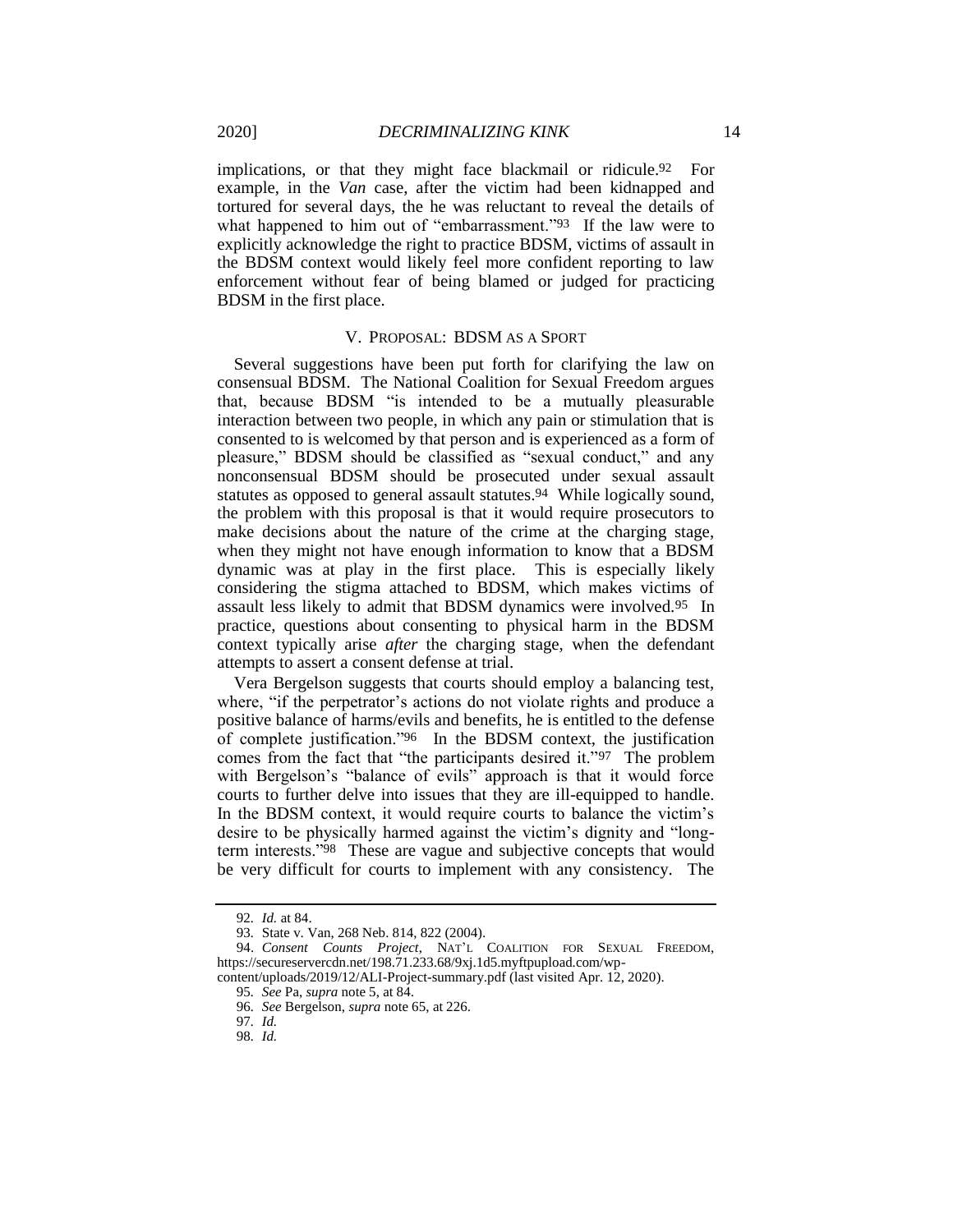concept of dignity is particularly problematic in the context of BDSM activities, which are often used to cause feelings of humiliation and degradation for the purpose of sexual gratification. Moreover, Bergelson's approach goes beyond merely assessing the seriousness of the physical harm, but would ask judges to decide the way that adults are allowed to have sex in the privacy of their own homes.

Instead of a difficult balancing test, a stronger approach would be for lawmakers to clarify the issue for the courts as they have for consensual harm in the context of athletic competitions.<sup>99</sup> This could look very similar to the language used for the sports exception in Section 211 of the Model Penal Code, which states that consent is a defense to bodily injury "if the conduct and the injury are reasonably foreseeable hazards of joint participation in a lawful athletic contest or competitive sport or other concerted activity not forbidden by law."100 In adopting similar language for BDSM activities, lawmakers would signal to courts that BDSM, like a sport athletic, is an activity that is mainstream and has value in society. This approach would relieve courts from the difficult task of determining whether and under what circumstances *Lawrence*  applies to BDSM activities, and would likely make judges more comfortable allowing defendants to assert consent defenses under such circumstances.

Clear statutory language on consensual BDSM would also make it easier for courts and juries to distinguish between consensual BDSM and criminal assault. In assessing physical harm that occurs in the context of an athletic event, courts are able to rely on evidence about established rules and norms of the game.101 For example, courts have held that punching another player in the middle of a sports game does not permit a consent defense, as "there is a limit to the magnitude and dangerousness of a blow to which another is deemed to consent."102 Similarly, in the BDSM context, experienced BDSM practitioners could be qualified as experts to testify about the rules and norms in BDSM activities, and courts could also rely on existing literature on the difference between BDSM and abuse.103 Ideally, the BDSM statutory language would include specific limits on the extent of harm permitted, thereby explicitly criminalizing extremely dangerous or deadly BDSM

<sup>99</sup>*. See* Pa, *supra* note 5, at 81. ("[W]ithout clear statutes stating the legal status of [BDSM], the judiciary has had free reign to engage in covert policy assumptions and moral condemnation under the guise of statutory interpretation—interpreting assault statutes which have no mention of bondage sex in their legislative history.").

<sup>100.</sup> *See* MODEL PENAL CODE § 211 (AM. LAW INST. 2017).

<sup>101</sup>*. See* State v. Shelley, 85 Wash. App. 24, 33 (1997) ("[T]his limit, like the foreseeability of risks, is determined by presenting evidence to the jury about the nature of the game, the participants' expectations, the location where the game has been played, as well as the rules of the game.").

<sup>102</sup>*. Id.*

<sup>103</sup>*. See, e.g*., *BDSM vs. Abuse*, NAT'L COALITION FOR SEXUAL FREEDOM, https://ncsfreedom.org/who-we-are/about-ncsf/current-ncsf-board-and-staff/item/467 sm-vs-abuse (last visited Apr. 12, 2020).